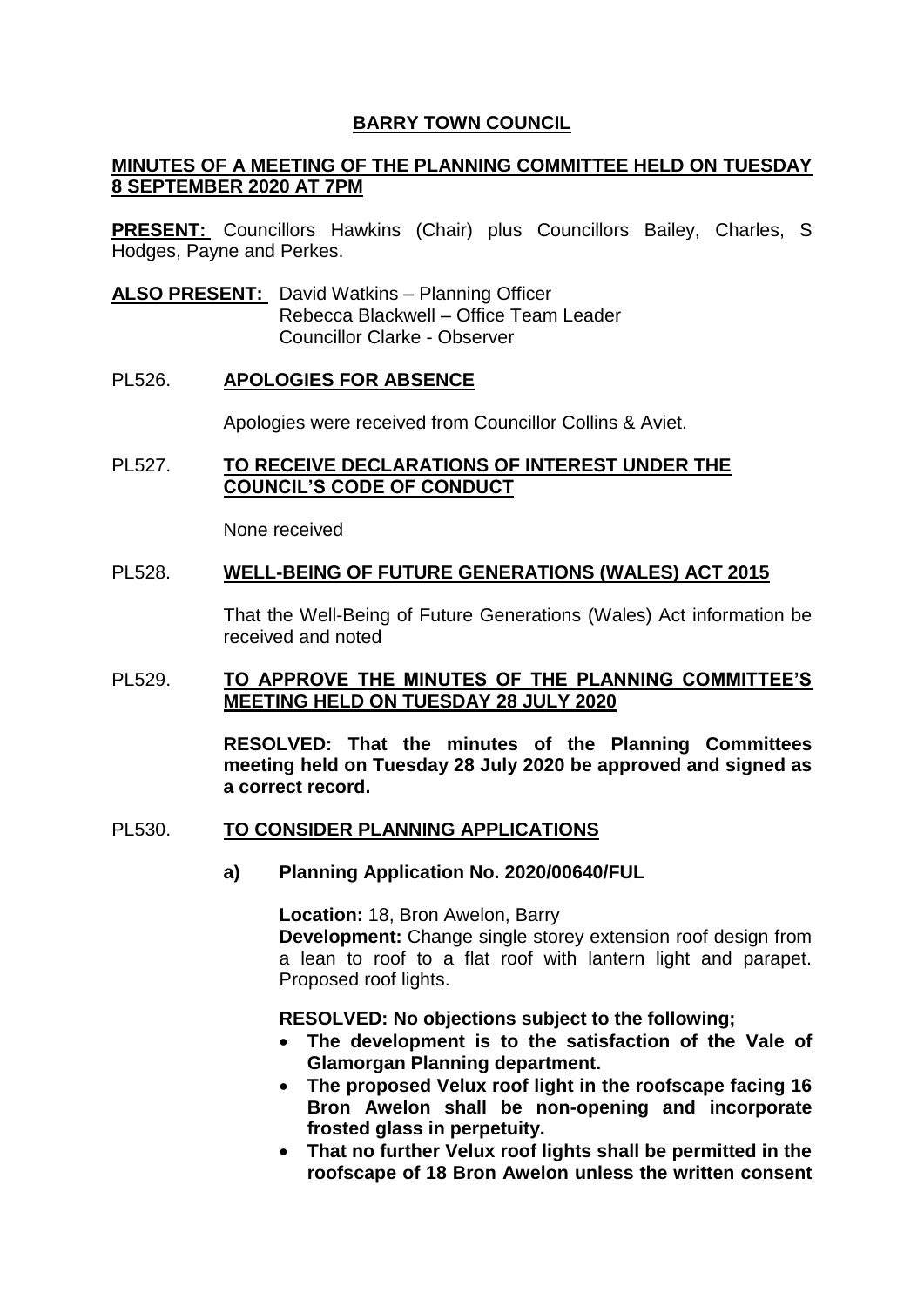**of the Vale of Glamorgan Planning department has been forthcoming.**

## **b) Planning Application No. 2020/00900/FUL**

**Location:** 231, Holton Road, Barry

**Development:** Erection of a ground floor rear and partial side infill extension in connection with a change of use to a large **HMO** 

Councillor Payne advised members that the area in which this development is proposed is prone refuse problems with a concentration of HMOs in the area.

## **RESOLVED: Barry Town Council objects to the proposed development for the following reasons;**

- **The current proposals are an overdevelopment of the property and would by its large number of occupants create increased noise and disturbance which would be detrimental to the levels of amenity currently enjoyed by local residents.**
- **The rear garden area and amenity space fails to comply with current Vale of Glamorgan standards and requirements.**

**Barry Town Council expresses concerns regarding the increasing number of Houses in Multiple Occupation (HMO) being developed in this part of Holton Road. This has resulted in increased rubbish being dumped in the area and also increased general disturbance which is adversely affecting the amenity of local residents.**

#### **c) Planning Application No. 2020/00905/FUL**

**Location:** 42, Mariners Walk, Barry **Development:** Orangery to the rear

**RESOLVED: No objections**

## **d) Planning Application No. 2020/00912/RES**

**Location:** South Quay, Spine Road **Development:** Rockfall protection measures adjacent to the South Quay Spine Road, to include netting, gabion walls and rock fall ditch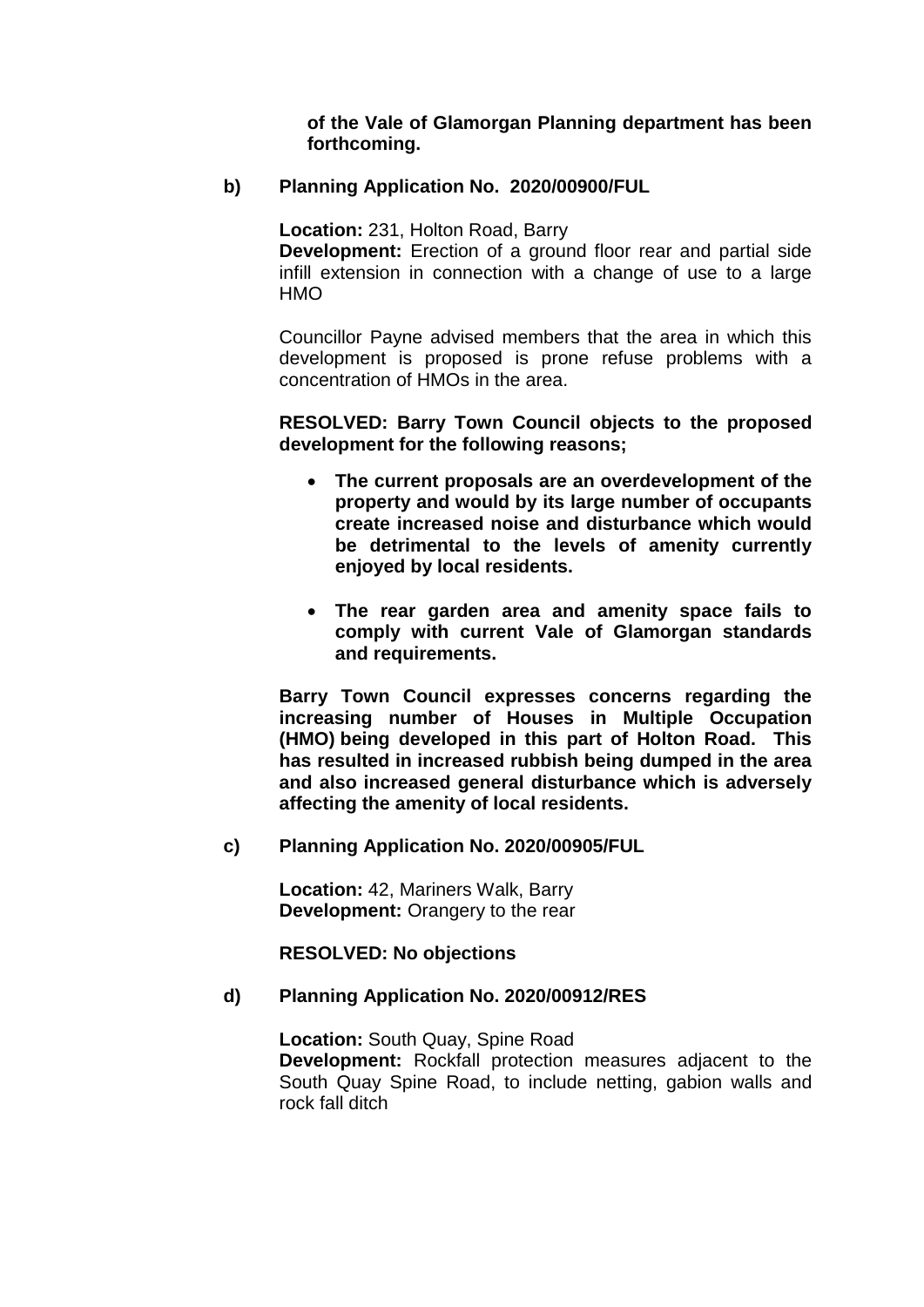**RESOLVED: No objections subject to the satisfaction of the Vale of Glamorgan Planning; Highways and Structural Engineer officers and relevant departments.** 

### **e) Planning Application No. 2020/00913/FUL**

**Location:** 38, Coldbrook Road, Barry **Development:** Demolition of existing single storey conservatory and construction of new single storey conservatory with internal alterations.

### **RESOLVED: No objections**

### PL531. **TO CONSIDER PLANNING APPLICATIONS TABLED**

#### **a) Planning Application No. 2020/00181/FUL**

**Location:** 14, Lakeside Barry **Development:** Retention of raised decking and outbuilding

## **RESOLVED: No objections subject to the satisfaction of the Vale of Glamorgan Planning department**

#### **b) Planning Application No. 2020/00948/FUL**

**Location:** Elm House, Merthyr Dyfan Road, Barry **Development:** Proposed garage conversion to create new twobedroom dwelling with associated parking

**RESOLVED: No objections subject to the Vale of Glamorgan planning and highways departments** 

## PL532. **LOCAL PLANNING AUTHORITY DECISIONS**

**RESOLVED: That the Local Authority Decisions be received and noted.** 

## PL533. **VALE OF GLAMORGAN COUNCIL - THE LICENSING ACT 2003 NOTIFICATION OF PREMISES LICENSE APPLICATION LICENSING APPLICATIONS CONSULTATIONS**

a) Tokyo Nights, Container 5, Goodsheds, Hood Road, Barry

**RESOLVED: That the notification of premises license application be received and noted**